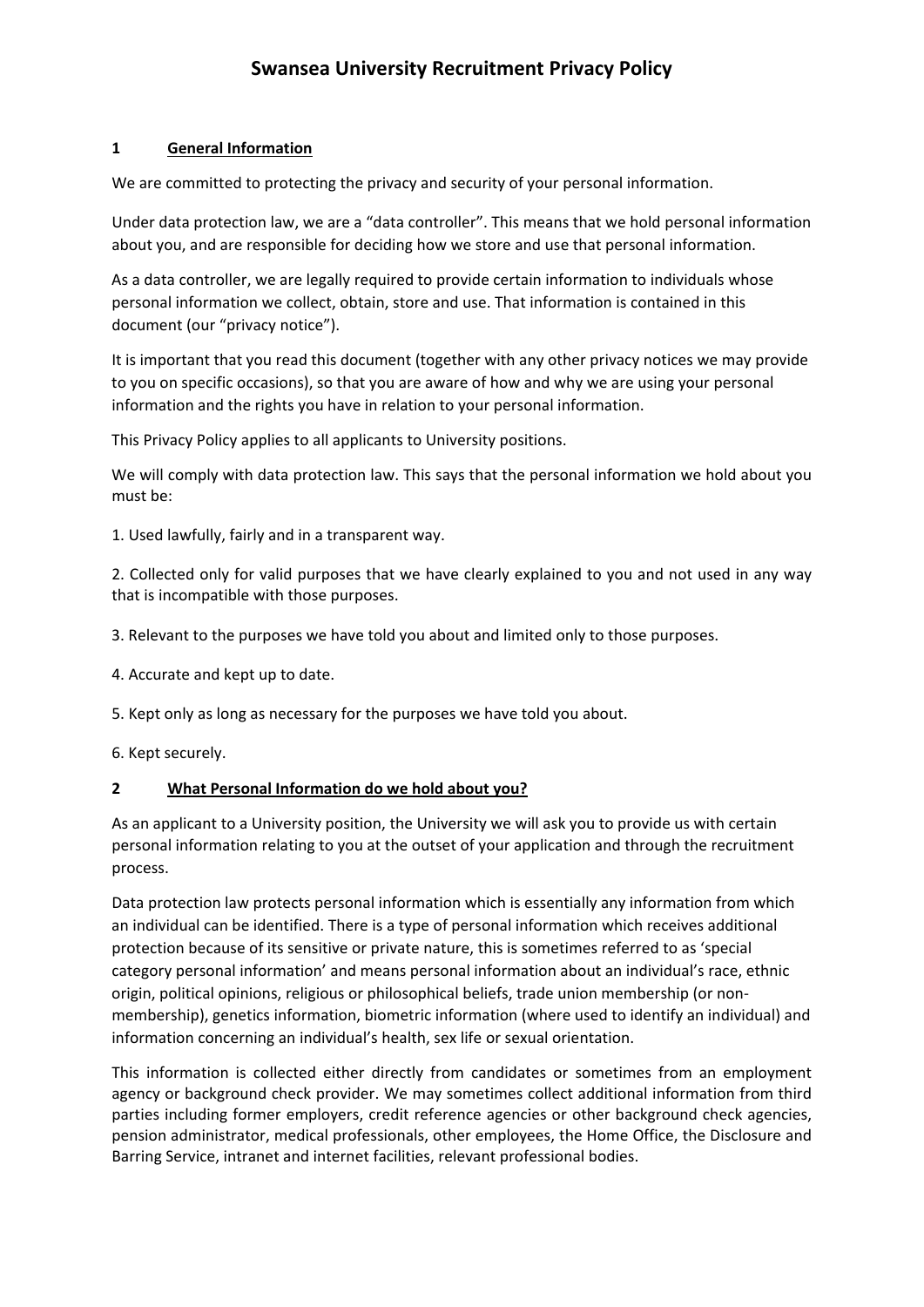The information we will collect during your employment/engagement with us may include:

- your name, address and contact details
- your date of birth
- vour gender
- your education and qualifications
- your skills, experience and membership of professional bodies
- evidence of your ability to work in the UK, your nationality and immigration status
- your driving license
- information provided about you from your previous employer(s) and other referees
- your employment history
- information collected during the recruitment process that we retain during your employment
- details of any other offices or appointments or business interests you hold
- any training you have undertaken
- any other personal information you share with us, including lifestyle and social circumstances
- any reasonable adjustment(s) made to your role or your work under the Equality Act 2010

#### **3 What will we use your personal information for and what are our legal bases for doing so?**

We use the personal information we hold about you for a number of different purposes, which we list below. Under data protection law we need to have a valid legal basis for using your personal information, we also set out below the legal bases which we will be relying upon.

3.1 We use the personal information we hold about you for the following reasons:

- to comply with and demonstrate compliance with our legal obligations, such as checking you are legally entitled to work in the UK, deducting PAYE and National Insurance contributions, complying with equality legislation and other employment laws
- to prevent fraud
- to comply with health and safety obligations
- to comply with and demonstrate compliance with any regulatory requirements

In these cases, the legal basis that we will be relying upon to process your personal information will be because it is necessary for us to do so to comply with our legal obligations.

#### 3.2 We will also use the personal information we hold about you for the following reasons:

- to make decisions about your engagement
- to assess qualifications for a particular job or task
- for general employment or contract administration purposes
- to monitor compliance with any of our policies and procedures

In each of these cases the legal basis that we will be relying upon to process your personal information will be because it is necessary for the taking of steps at the request of the data subject prior to entering into a contract with us.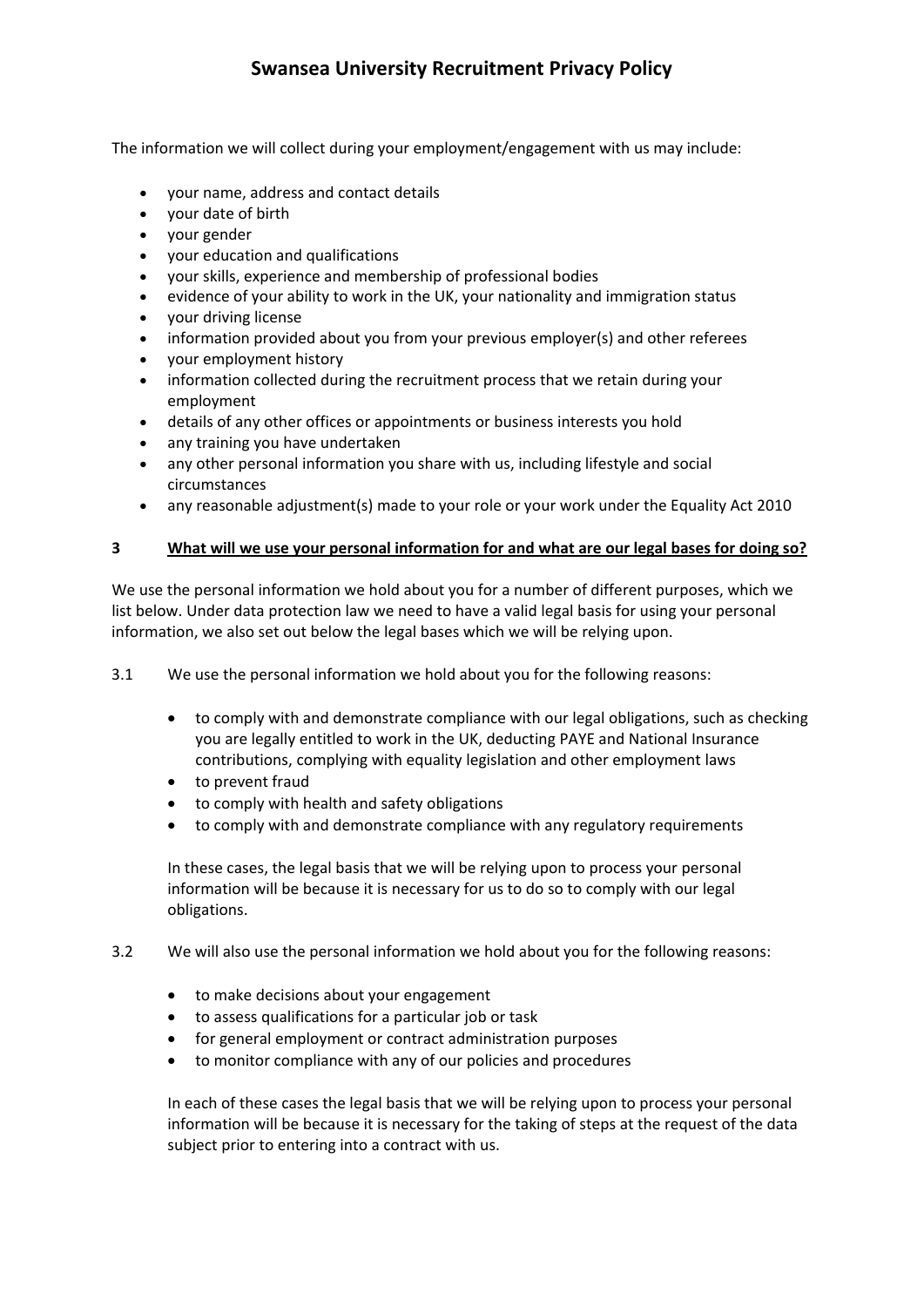- 3.3 We will also use the personal information we hold about you for the following reasons:
	- to assess education, training and development requirements
	- to ensure network and information security, including preventing unauthorised access to our computer and electronic communications systems and preventing malicious software distribution
	- To respond to requests for anonymised information from outside organisations, such as HEFCW, HEFCE, HESA, ATHENA Swan

In these cases the legal basis that we will be relying upon to process your personal information will be because it is in our legitimate interests. Our specific legitimate interests are:

- to be a fair and reasonable employer in relation to your engagement and our engagement of others and be able to demonstrate good employment practice and/or
- to comply with and demonstrate compliance with our obligations as an employer and/or our policies and procedures relating to applicants to a University position and/or
- to enable us to manage the Company effectively and efficiently

## **4 What Special Category Personal Information do we hold about you?**

We will need to keep certain special category personal information in relation to you which might be relevant to your employment, such as your:

- racial or ethnic origins
- religious or philosophical beliefs
- membership of a trade union
- physical or mental health (including details of any disability)
- sexual orientation
- details of any known disability
- commission or alleged commission of any offence, including the results of Disclosure and Barring Service ('DBS') checks

## **5 What will we use your special category personal information for and what are our legal bases for doing so?**

We use the special category personal information we hold about you for a number of different purposes, which we list below. Data protection law prohibits us from processing any special category personal information unless we can satisfy at least one of the conditions laid down by data protection law. We also set out below the specific conditions we rely upon when processing special category data.

5.1 We use the special category personal information we hold about you for the following reasons:

to monitor equality and diversity.

In this case the condition we rely upon for processing the information is to monitor equality and diversity which is necessary for reasons of substantial public interest, namely for the purposes of identifying or keeping under review the existence or absence of equality of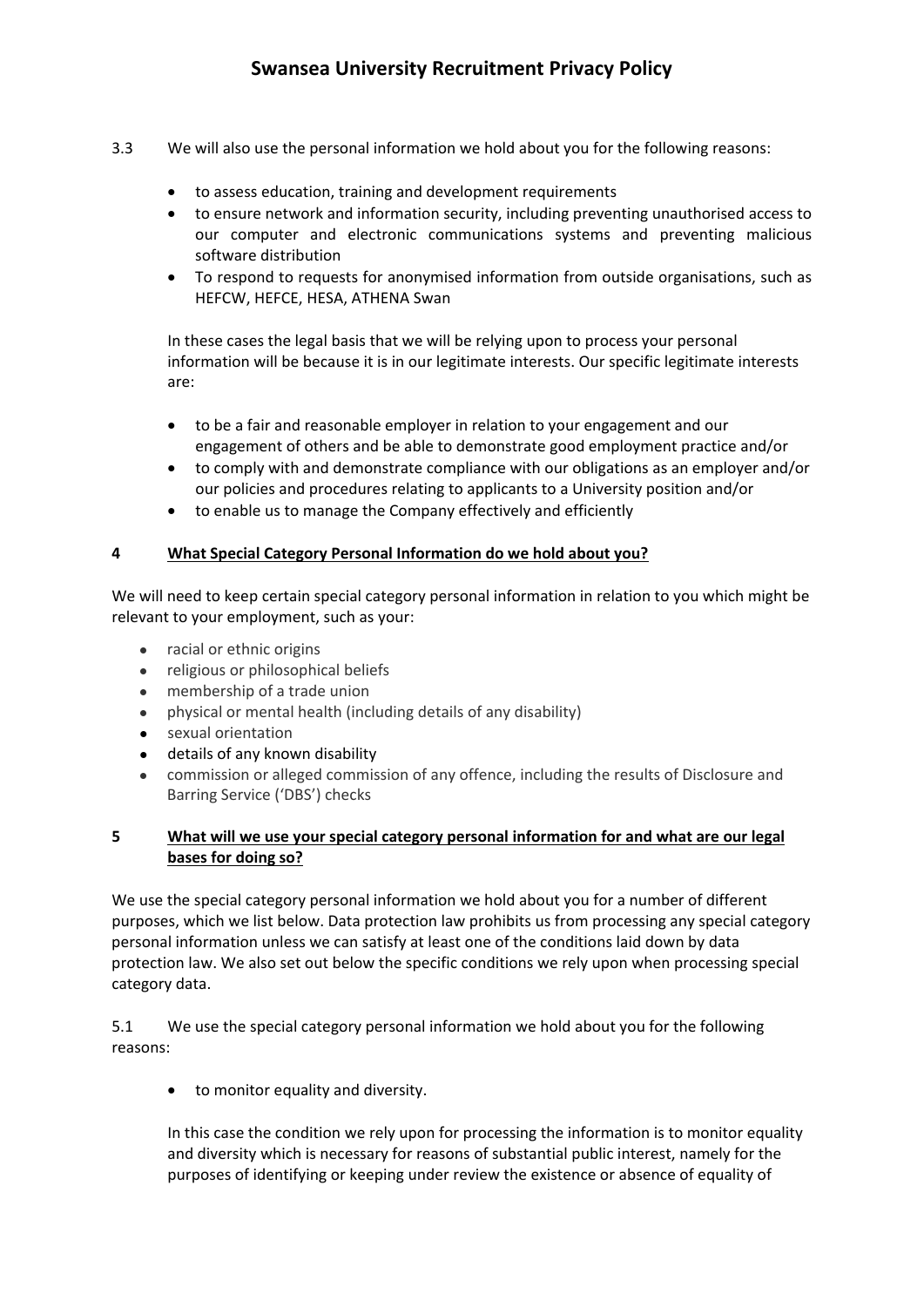opportunity or treatment between groups of people specified in relation to that category with a view to enabling such equality to be promoted or maintained.

- 5.2 We also use the special category personal information we hold about you for the following purposes:
	- to comply with and demonstrate compliance with employment law and best practice and any other applicable laws
	- to comply and demonstrate compliance with any regulatory requirements
	- to assess your fitness for work
	- to make any reasonable adjustments to your role
	- to provide relevant data to outside organisations (e.g. ATHENA Swan, Stonewall etc) to demonstrate University compliance with employment law and best practice

In these cases, the conditions we rely upon for processing the information are because it is necessary for the purposes of carrying out the obligations and exercising specific rights in the field of employment law.

- 5.3 In cases where a claim has been brought against the Company or there is a potential risk of a legal dispute or claim we may need to process your special category personal information where it is necessary for the establishment, exercise or defence of legal claims.
- 5.4 We envisage that we will hold information about criminal convictions.

We will only collect information about criminal convictions if it is appropriate given the nature of the role and where we are legally able to do so. Where appropriate, we will collect information about criminal convictions as part of the recruitment process or we may be notified of such information directly by you in the course of you working for us.

We will only use information relating to criminal convictions where the law allows us to do so. This will usually be where such processing is necessary for reasons of substantial public interest, namely, preventing or detecting unlawful acts, protecting the public against dishonesty, preventing fraud or suspicion of terrorism or money laundering.

Less commonly, we may use information relating to criminal convictions where it is necessary in relation to legal claims, where it is necessary to protect your interests (or someone else's interests) and you are not capable of giving your consent, or where you have already made the information public.

#### **6 Further general information about using your personal information**

We will only use your personal information for the purposes for which we collected it, unless we reasonably consider that we need to use it for another reason and that reason is compatible with the original purpose. If we need to use your personal information for an unrelated purpose, we will notify you and we will explain the legal basis which allows us to do so.

Please note that we may process your personal information without your knowledge or consent, in compliance with the above rules, where this is required or permitted by law.

Some of the personal data we request will be because we have a legal or contractual requirement to obtain and use the information or it is necessary for us to obtain the information to be able to enter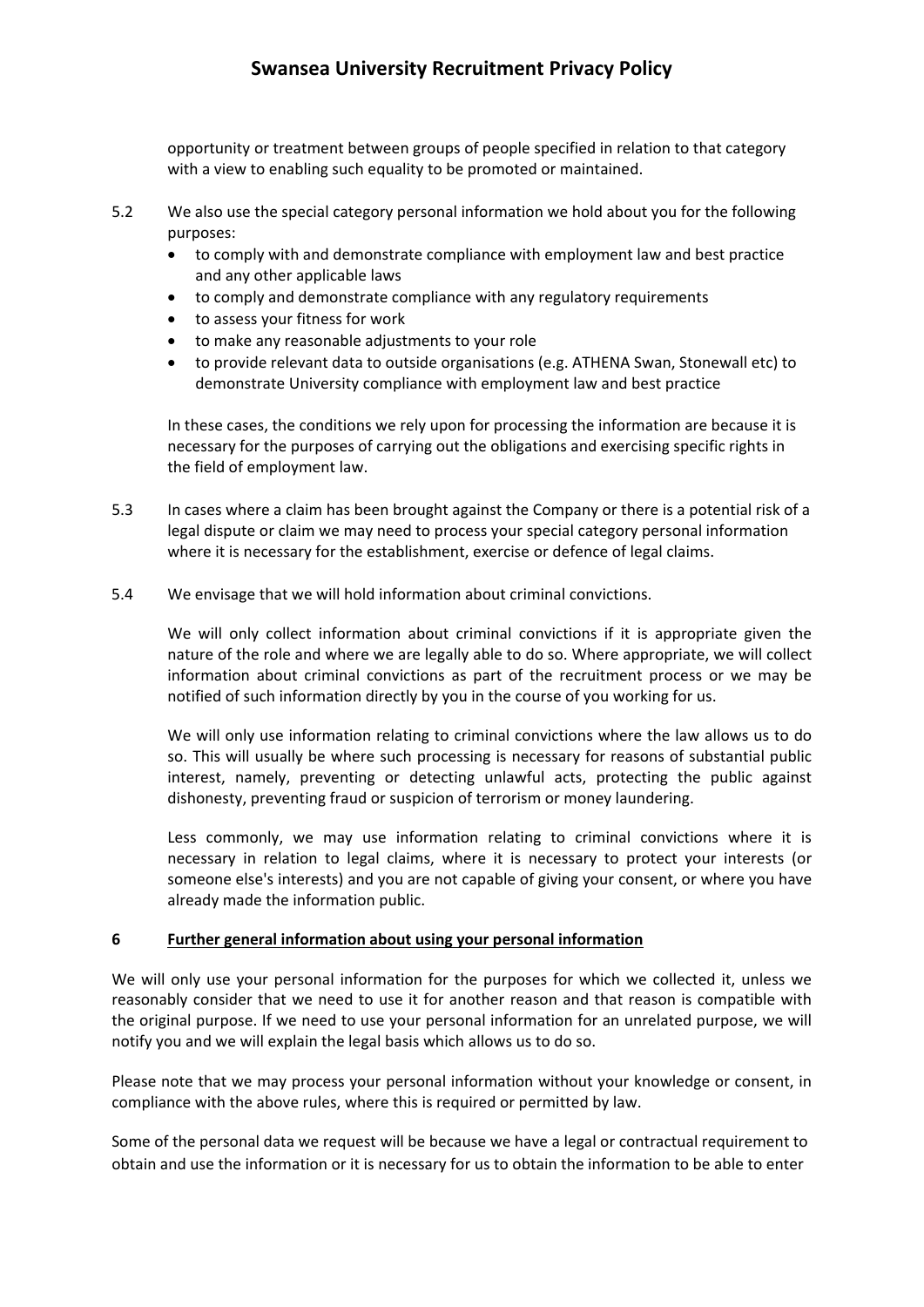into a contract with you. An example of this would be under the Immigration, Asylum and Nationality Act 2006 we are required to satisfy ourselves that you have the right to work in the UK. Failure to provide certain information will prevent us from employing or engaging you or from performing the contract we have entered into with you.

We do not carry out any automated decision-making or profiling in relation to you.

## **7 Who do we share your information with?**

Your personal data will be held by the HR department**.** Your personal data will be shared internally with other individuals and/or departments where this is reasonably necessary for the processing purposes set out in section 2 above.

From time to time we will need to share your information with external people and organisations. We will only do so where we have a legitimate or legal basis for doing so and in compliance with our obligations under data protection laws.

Your information may be disclosed to:

- **Employment and recruitment agencies and outplacement organisations,** for example, Meara Mann **[insert names where possible]**
- **Our professional advisors** including our accountants when they need it to give us their professional advice **[insert names where possible]** Eversheds, Bevan Britain.
- **Occupational Health and other medical professionals including social and welfare organisations** to provide us with medical opinions in relation to any medical condition, illness or disability you may have or develop during the course of your engagement **[insert names where possible]**
- **The Police, local authorities, the courts** and any other government authority if they ask us to do so (but only if us doing so is lawful).
- **Other people who make a subject access request**, where we are allowed to do so by law.
- **Complainants,** where this is necessary to respond to any complaints received
- **Where we are legally obliged to do so**, e.g. to comply with a court order
- **Funding Councils**
- **Research funding bodies**

## **8 International Transfer of Your Information**

We do not transfer any of your personal data outside the European Economic Area.

## **9 How Long Do We Keep Your Information For?**

To make sure we meet our legal data protection and privacy obligations, we only hold on to your information for as long as we actually need it for the purposes we acquired it in the first place.

In most cases, this means we will keep your information for 12 months following the end of the recruitment process for unsuccessful applicants and, for successful applicants as long as you are employed or engaged by us and for a period of 7 years thereafter. The reason for keeping your personal data for this length of time is to comply with HMRC requirements and because of the fact that some claims can be brought up to 6 years after your employment/engagement ends.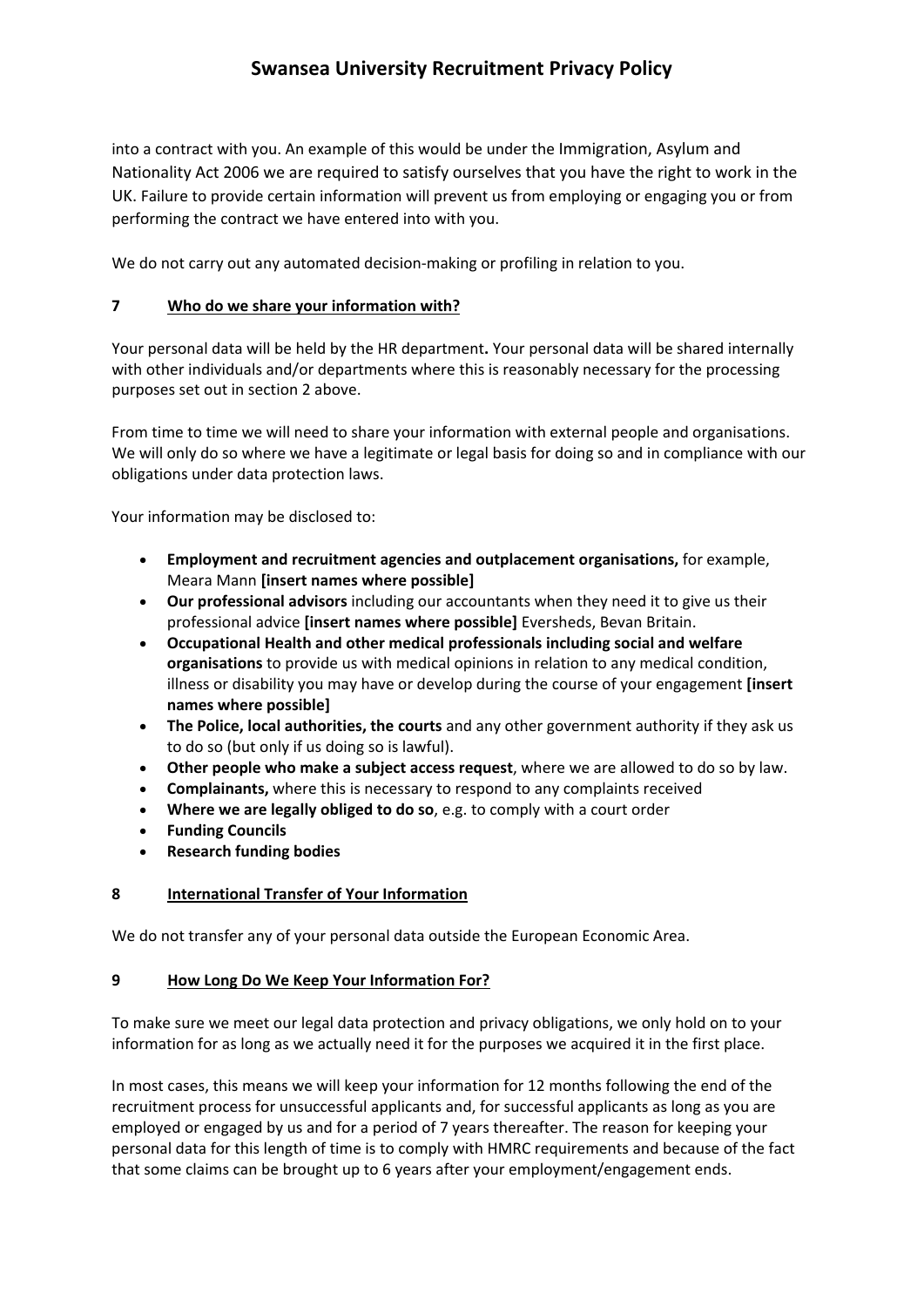For WEFO funded positions, we are required to retain personal data in line with the relevant WEFO retention schedule.

To determine the appropriate retention period for personal data, we consider the amount, nature, and sensitivity of the personal data, the potential risk of harm from unauthorised use or disclosure of your personal data, the purposes for which we process your personal data and whether we can achieve those purposes through other means, and the applicable legal requirements.

Please refer to our retention policy/schedule [http://www.swansea.ac.uk/the‐university/world‐ class/vicechancellorsoffice/compliance/recordsmanagement/] for further details

#### **10 Individual rights**

Data protection legislation provides individuals with a number of different rights in relation to their data. These are listed below and apply in certain circumstances:

- **Request access** to your personal information (commonly known as a "data subject access request"). This enables you to receive a copy of the personal information we hold about you and to check that we are lawfully processing it.
- **Request correction** of the personal information that we hold about you. This enables you to have any incomplete or inaccurate information we hold about you corrected.
- **Request erasure** of your personal information. This enables you to ask us to delete or remove personal information where there is no good reason for us continuing to process it. You also have the right to ask us to delete or remove your personal information where you have exercised your right to object to processing (see below).
- **Object to processing** of your personal information where we are relying on a legitimate interest (or those of a third party) and there is something about your particular situation which makes you want to object to processing on this ground. You also have the right to object where we are processing your personal information for direct marketing purposes.
- **Request the restriction of processing** of your personal information. This enables you to ask us to suspend the processing of personal information about you, for example if you want us to establish its accuracy or the reason for processing it.
- **Request data portability** of your personal information. In certain circumstances, you may have the right to require that we provide you with an electronic copy of your personal information either for your own use or so that you can share it with another organisation. Where this right applies, you can ask us, where feasible, to transmit your personal data directly to the other party.

If you want to review, verify, correct or request erasure of your personal information, object to the processing of your personal data, or request that we transfer a copy of your personal information to another party, please contact:

Mrs Bev Buckley Directorate Support Manager and Data Protection Officer Vice‐Chancellor's Office Swansea University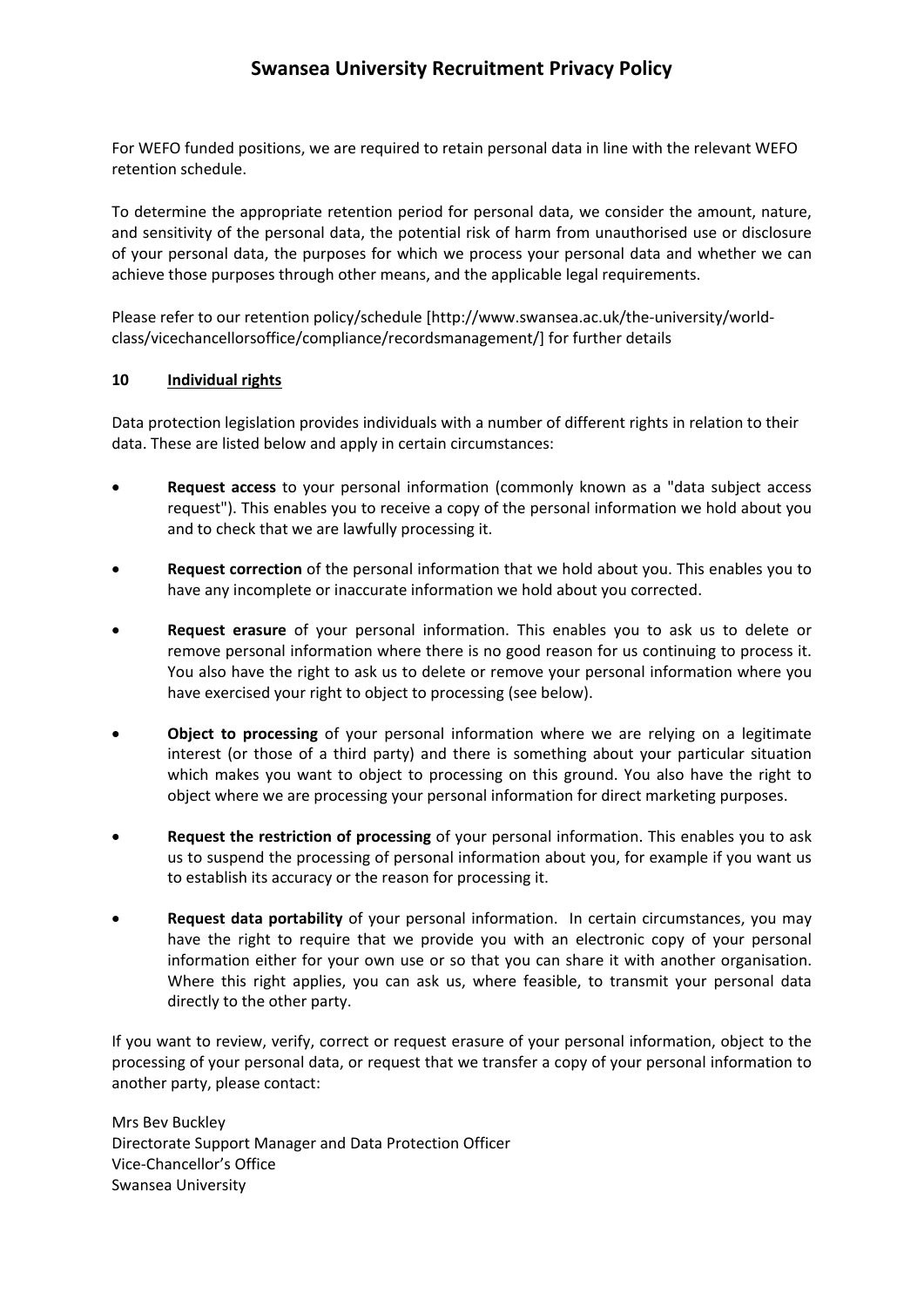Singleton Park Swansea SA2 8PP Email: dataprotection@swansea.ac.uk

### **No fee usually required**

You will not have to pay a fee to access your personal information (or to exercise any of the other rights). However, we may charge a reasonable fee if your request for access is clearly unfounded or excessive. Alternatively, we may refuse to comply with the request in such circumstances.

### **What we may need from you**

We may need to request specific information from you to help us confirm your identity and ensure your right to access the information (or to exercise any of your other rights). This is another appropriate security measure to ensure that personal information is not disclosed to any person who has no right to receive it.

### **11 Ability to withdraw consent**

Where your personal data is processed on the basis of your consent or explicit consent, you have the right to withdraw your consent to the processing at any time. You can do this by emailing the Data Protection Officer at dataprotection@swansea.ac.uk. Any withdrawal of consent will not affect the lawfulness of any processing of your personal data based on consent before the withdrawal is notified.

## **12 Consequences of not providing the data when based on statutory or contractual requirement**

The University will not be able to process your application if you refuse to provide the necessary information when based on contract or statutory requirement.

#### 13 **Accuracy**

If any of your personal details change during your engagement you should contact a member of the HR Department to notify them and provide them with the updated accurate information.

#### **14 Updates to this privacy policy**

We review the ways we use your information regularly. In doing so, we may change what kind of information we collect, how we store it, who we share it with and how we act on it.

Consequently, we will need to change this privacy policy from time to time to keep it accurate and up‐to‐date.

We will keep this policy under regular review to ensure it is accurate and kept up to date. This policy was last updated on 25 May 2018.

#### **15 About Us**